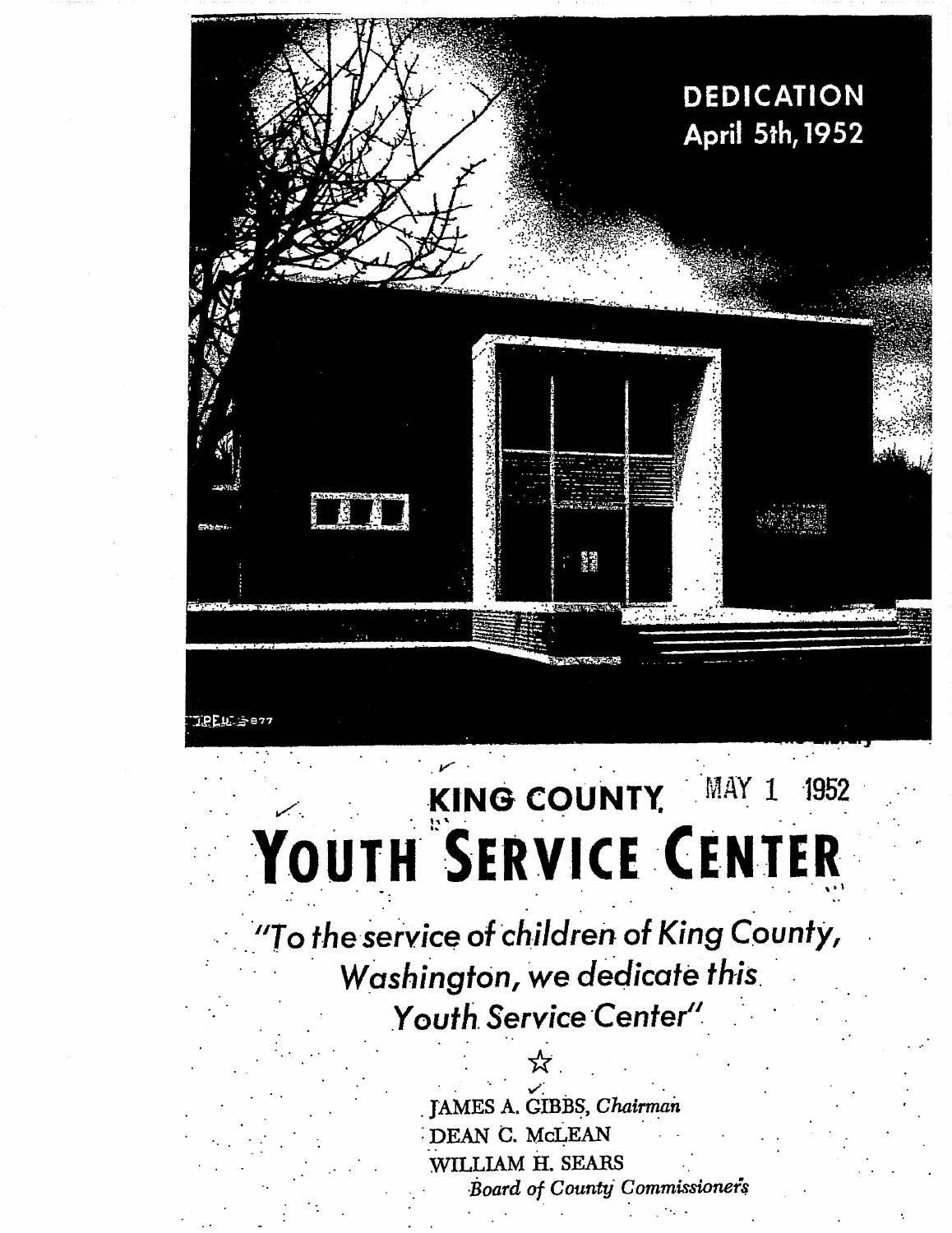# YOUTH SERVICE CENTER

## Basic Purpose

The Youth Service Center was planned, designed and built to translate into the lives of unfortunate children the central basic philosophy and mandate of the Juvenile Court Code, viz:

"The care, study and discipline of a dependent or delinquent child.. shall approximate as nearly as may be that which *should* be given by its parents."

Every detail of this structure is built to effectuate some detail of service to a child. Truly it *is* a *"Youth Service Center"!* 

*gedtxvese* 

This project really started in 1939, when the National Probation and Parole Association, after a survey of our needs recommended a complete reconstruction of all our Juvenile Court facilities.. World War. II temporarily, delayed further progress.

But in January, 1945, the murder of a child in the county jail exploded the entire Community into immediate action. •

• The Board of County Commissioners empowered me as Juvenile Court Judge to prepare comprehensive plans for complete reconstruction of all physical facilities.

A planning project was set up enlisting the participation of na-• tional, state and local leaders in the field of child- care and youth. pro- $\epsilon$  tection. From beginning to completion, Philip Green, former Director of Probation; Carl B. Erickson, present director; the entire Juvenile Court staff; National Probation and Parole Association; and many. others have rendered continuous and invaluable technical assistance in preparing the plans now matured into reality.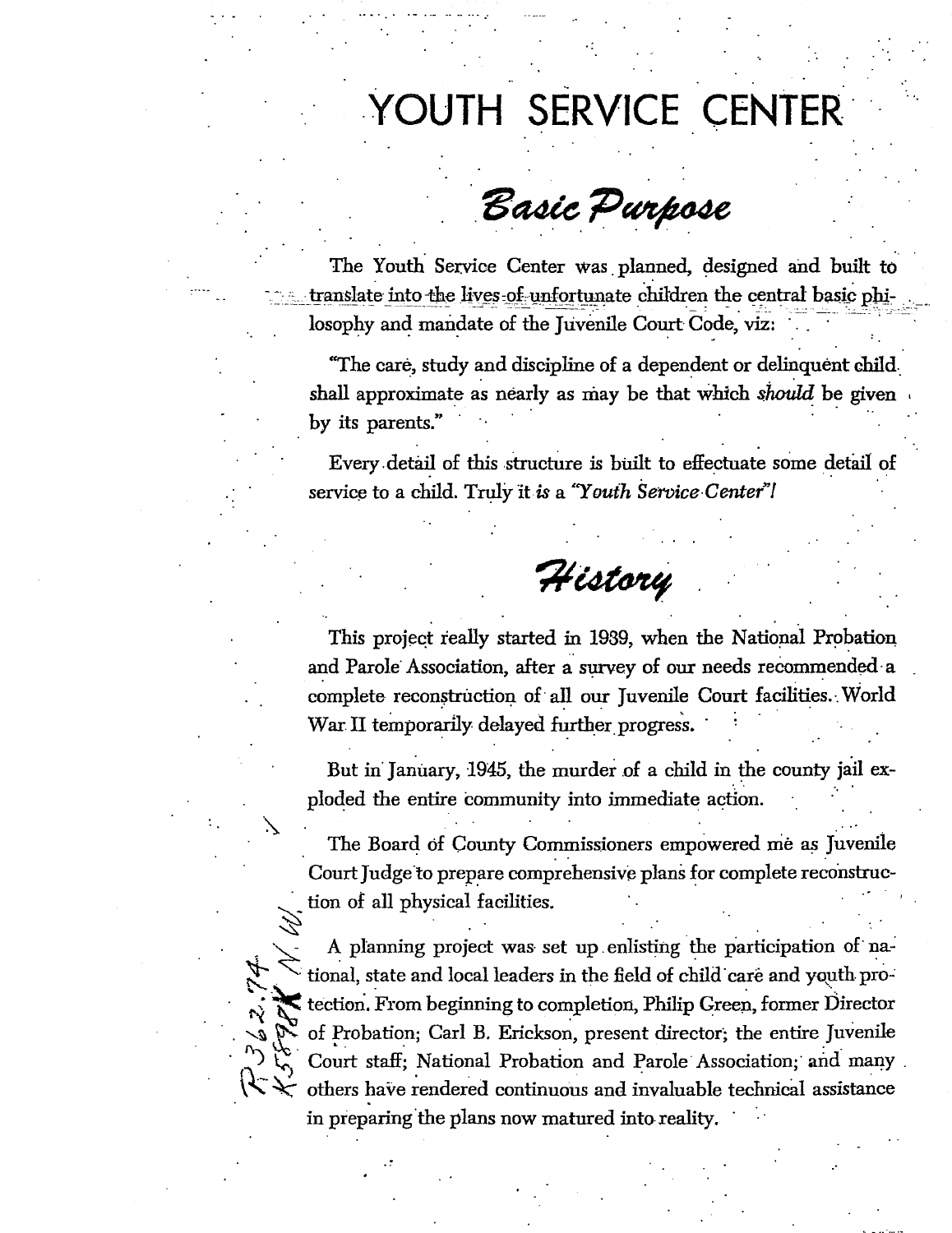These plans were not the brain child of any one person. They represented the composite judgment of the best skill and experience xvailable from many fields. They were approved by the commissioners.

But the project could not be completed Without *money.* 

In 1948, the Board of County Commissioners, composed of Taylor M. Greene, Dean C. McLean and William H. Sears, placed on the ballot a bond issue proposition for \$1,250,000 to finance construction.

But bond issues just do not pass themselves.

• A citizens' bond issue committee, under the chairmanship of Alfred H. Lundin, went into action. It was composed of leaders of P.-T.A.; American Legion; V.F.W.; D.A.V.; A.F. of L.; C.I.O.; Catholics, Protestants; Jews; Sheriff's Office; Police Department; community clubs; Republican and Democratic Parties; and others.

The entire community mobilized for the bond issue which overwhelmingly carried.

In due course, the County Commissioners, with James A. Gibbs as chairman, let the contracts for construction. But inflationary costs made the bond issue money insufficient to complete the job according to plans so the commissioners appropriated the deficiency from current funds, thus making the total cost approximately one and a half million dollars.

Throughout final planning and construction an advisory building committee, composed of Alfred H. Lundin, George C. Wheeler, and Carl H. Mengedoht, has served constantly and has performed out-Standing service, guarding over the expenditure of every dollar of public funds.

Limitations of space prevent the mention of all of those who have contributed so much to the final completion of the project. So suffice it to say that this structure stands as a monument to the devotion and  $\sqrt[3]{}$  work of many people who are entitled to feel proud of the part that  $\pm 430621$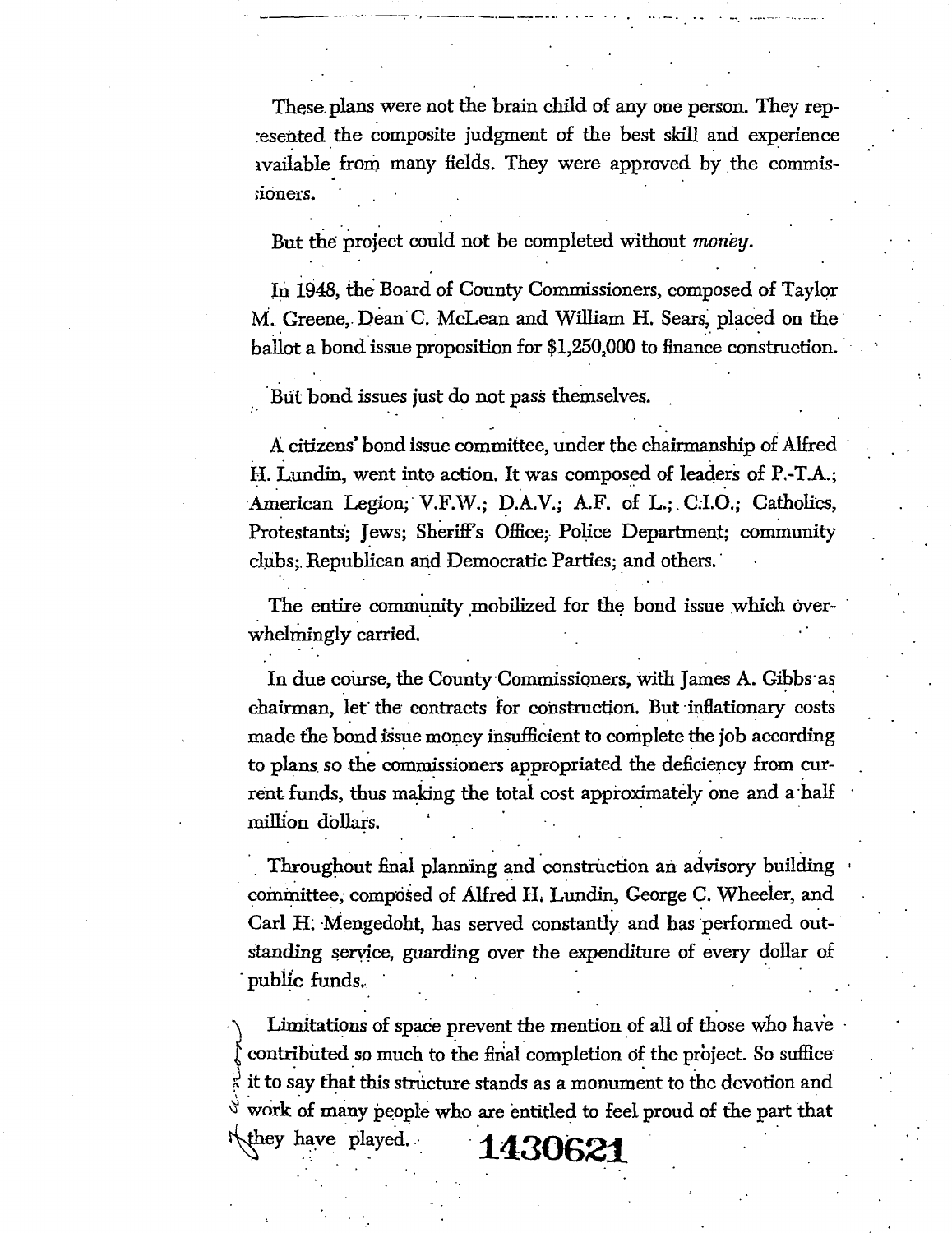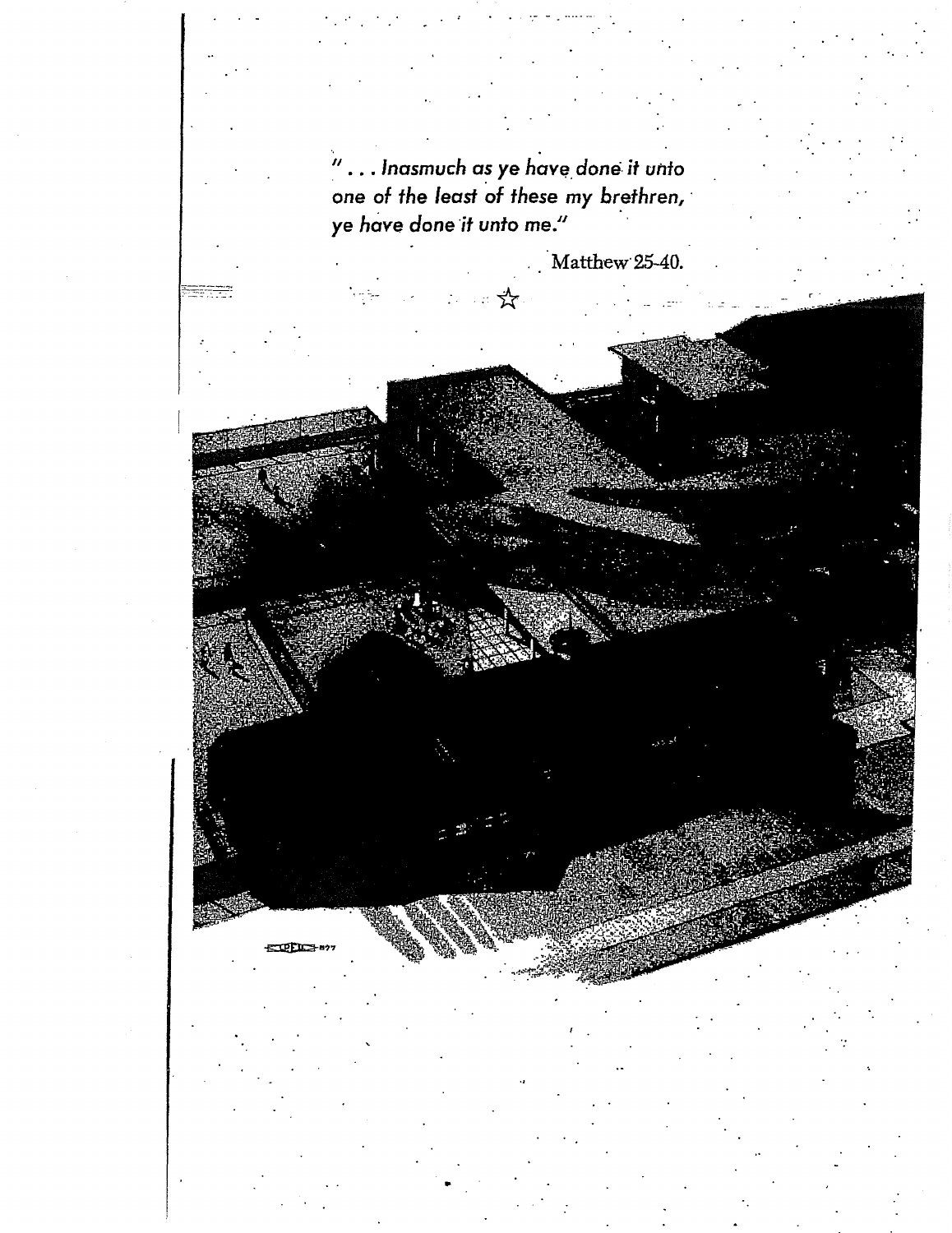

# YOUTH SERVICE CENTER

Housing Juvenile Court, Probation, Detention, and Adoption Services.

 $-1211$ **EAST ALDER STREET** SEATTLE WASHINGTON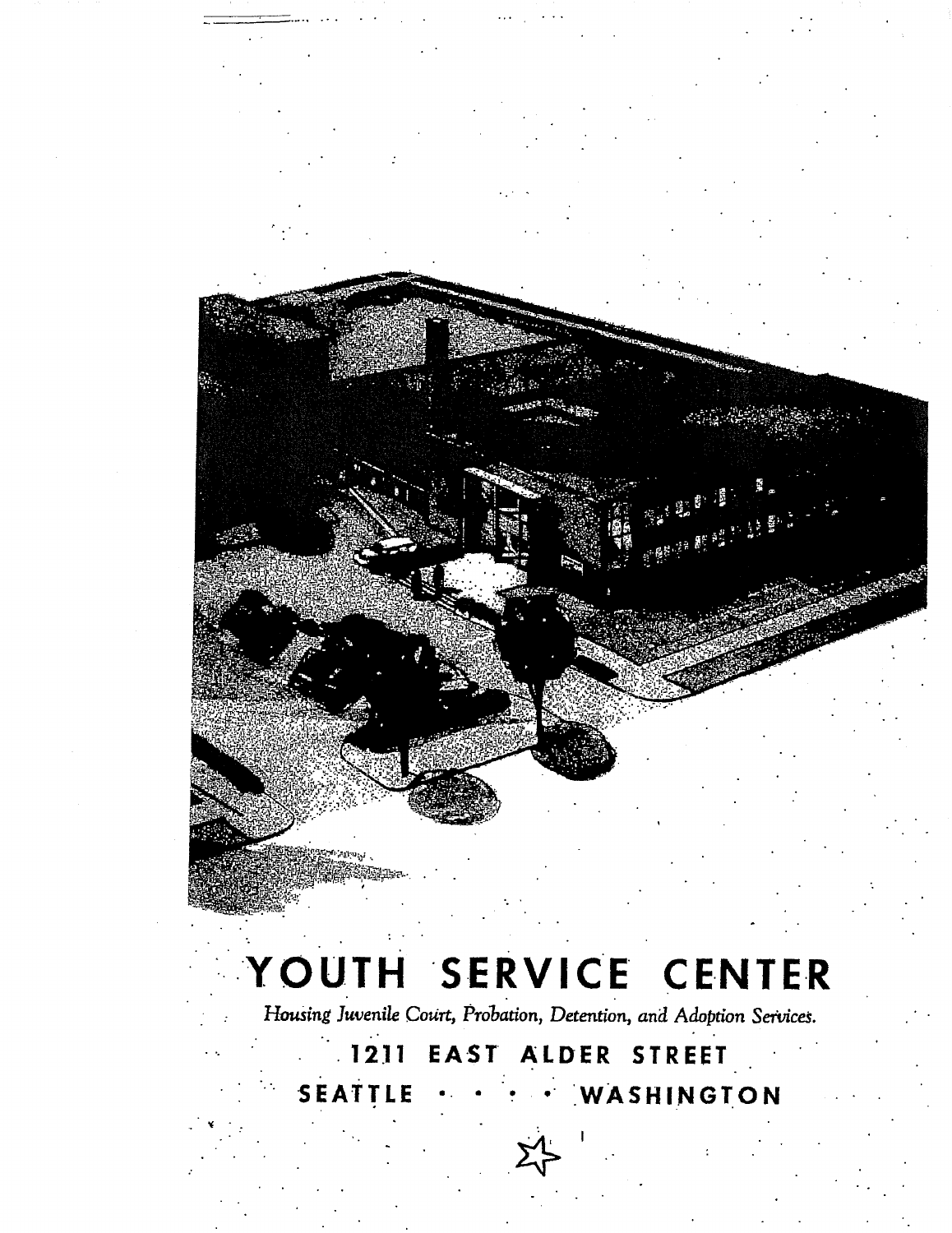Pertinent Facts

1. The structure is composed of several connected buildings with a floor space of 66,900 square . feet and, with playfields; occupies an area of two city blocks;

2. It will house the Juvenile Court, probation department, detention service, adoption service, and administrative offices connected therewith;

3. Living quarters for children provide for both dependent and delinquent children under the age of eighteen years, and can accommodate a population of 145 children at any one time and a yearly load of some 2500. Future expansion is provided for to meet future increased needs;

4. Flexibility for specialized care is amply • provided for. There are separate living units for dependents and. delinquents, boys and girls, and for age groups ranging from babies to children up to eighteen years of age. High security units provide for those who are highly disturbed and dangerous. No longer will it be necessary to house children in a jail. •

Children can thus be easily segregated according to age, *set,* and. emotional condition while the building remains a compact administrative unit;

 $\ddot{\phantom{a}}$ 

• 5. Health protection is provided by an inffimary'unit staffed by a physician and nurses; •

• 6. Food is furnished by a modern kitchen and dining facilities presided .over by competent dieticians;

7. Ikeereation programs will be carried on in segregated play areas, gymnasium, hobby and. craft shops under trained supervisors;

8. Specialized educational instruction will be provided by. the. Seattle Public Schools;

9. Juvenile Court service consists generally in the following:

(a) Diagnosis of every case (over  $4,000$  per year);

(b) Referral for treatment or other disposition by court action;

- (c) Follow-up supervision when indicated;
- ( d) Temporary detention care, when necessary pending diagnosis and disposition.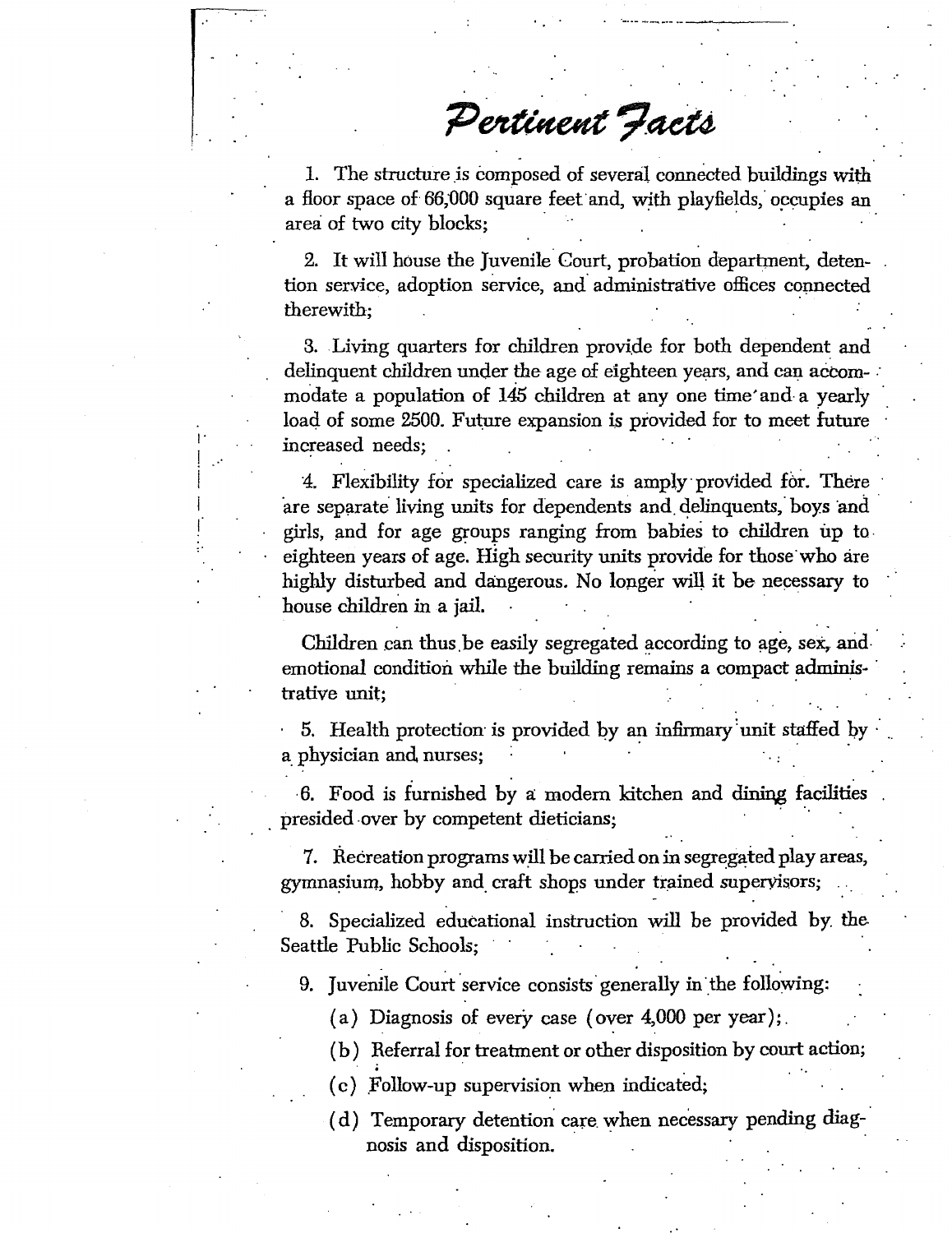10: Philosophy of court intervention is therapeutic, not punitive;

11. All, services are performed by specially trained personnel selected on the basis of character, temperament and general fitness for the particular job. Present, staff totals approximately ninety-five persons;.

12. By recent superior court action, the adoption service ( approxi- . mately 600 cases per year) has been integrated into the juvenile Court operation;

•

13. Provisions are made to provide practical training for selected  $\boldsymbol{\mathrm{grad}}$ uate students from universities so that we may not only develop a source for recruiting young staff personnel for our own department,  $\frac{1}{2}$  but-also to help other jurisdictions as well.

Ponclusion

. In the completion of this Youth Service Center, the people of King County have brought unto themselves high credit and great respect • from all over the United States. We now have the facilities for rendering to unnumbered thousands of children yet to come that type of care which "should be given by their parents." For all of this we are deeply grateful.

But this structure, so beautifully designed and built, and so noble of basic purpose, is *not* self-executing! It cannot be translated into the, lives of children' without an adequate staff of specially trained and dedicated people — always on the job. And we cannot get those . people unless .the citizens of this county who *really* care *perpetually'*  guard this project and *perpetually* demand that succeeding public officers provide the funds and leadership necessary to make this enter *really* serve.

WM. G. LONG *Juvenile Court Judge.*